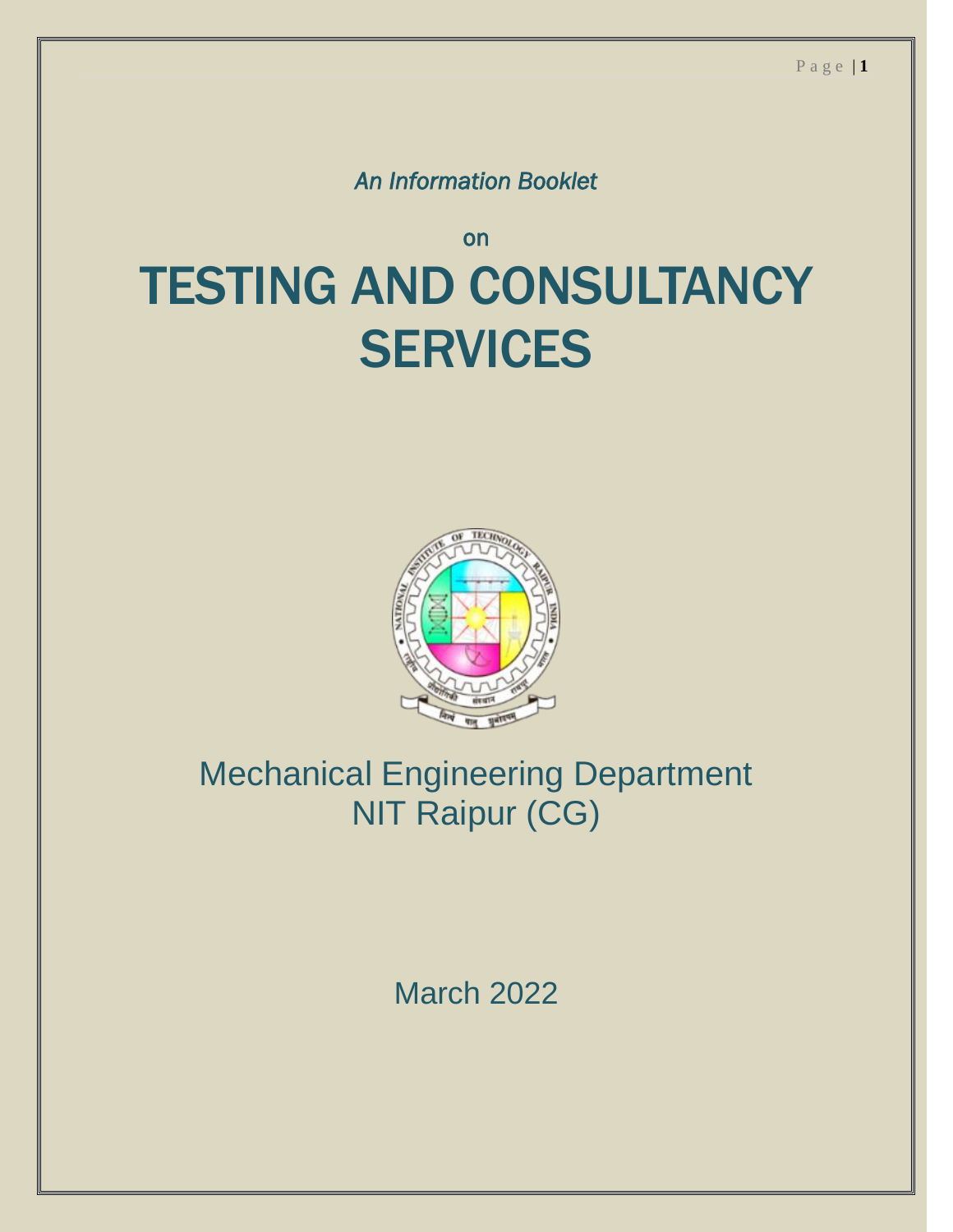### **List of Contents**

| S.N.                    | <b>Content</b> |                                                                       | Page no.                |
|-------------------------|----------------|-----------------------------------------------------------------------|-------------------------|
| $\mathbf{1}$            |                | <b>Introduction</b>                                                   | $\overline{\mathbf{3}}$ |
| $\overline{2}$          |                | Brief detail of the testing facilities and its charges                | $4 - 14$                |
|                         |                | a) Mechanical property characterization of polymers and soft matters  | 5                       |
|                         |                | (Universal Testing Machine – 10kN)                                    |                         |
|                         |                | b) Opto-Mechanical structure and composition characterization         | 6                       |
|                         |                | (Optical Microscope Equipment                                         |                         |
|                         |                | c) Rheology characterization of liquids, semisolids, emulsion, paints | $\overline{7}$          |
|                         |                | and slurries (Modular Compact Rheometer – MCR 102)                    |                         |
|                         |                | d) Electric-discharge machining of conductive materials<br>(EDM)      | 8                       |
|                         |                | Equipment)                                                            |                         |
|                         |                | e) Surface roughness testing (Surface Roughness Tester)               | 9                       |
|                         | f              | Drying and curing of different materials (Vacuum<br>Oven              | <b>10</b>               |
|                         |                | Equipment)                                                            |                         |
|                         | g)             | Drying and curing of different materials (Hot Air Oven Equipment)     | 11                      |
|                         |                | h) To perform welding operation by MIG, TIG and SAW welding           | 12                      |
|                         |                | machine                                                               |                         |
|                         | i)             | Thermal properties analysis of liquids and solid insulating materials | 13                      |
|                         |                | (KD2 Pro Thermal Property Analyzer)                                   |                         |
|                         | $\mathbf{i}$   | Mechanical property characterization of metal rods and construction   | 14                      |
|                         |                | material (Universal Testing Machine – 200 kN)                         |                         |
| 3                       |                | <b>Charges for consultancy services</b>                               | 15-16                   |
| $\overline{\mathbf{4}}$ | <b>Forms</b>   |                                                                       | $17 - 19$               |
|                         | a)             | Job requisition letter for testing - Internal                         | 18                      |
|                         | b)             | Job requisition letter for testing - External                         | 19                      |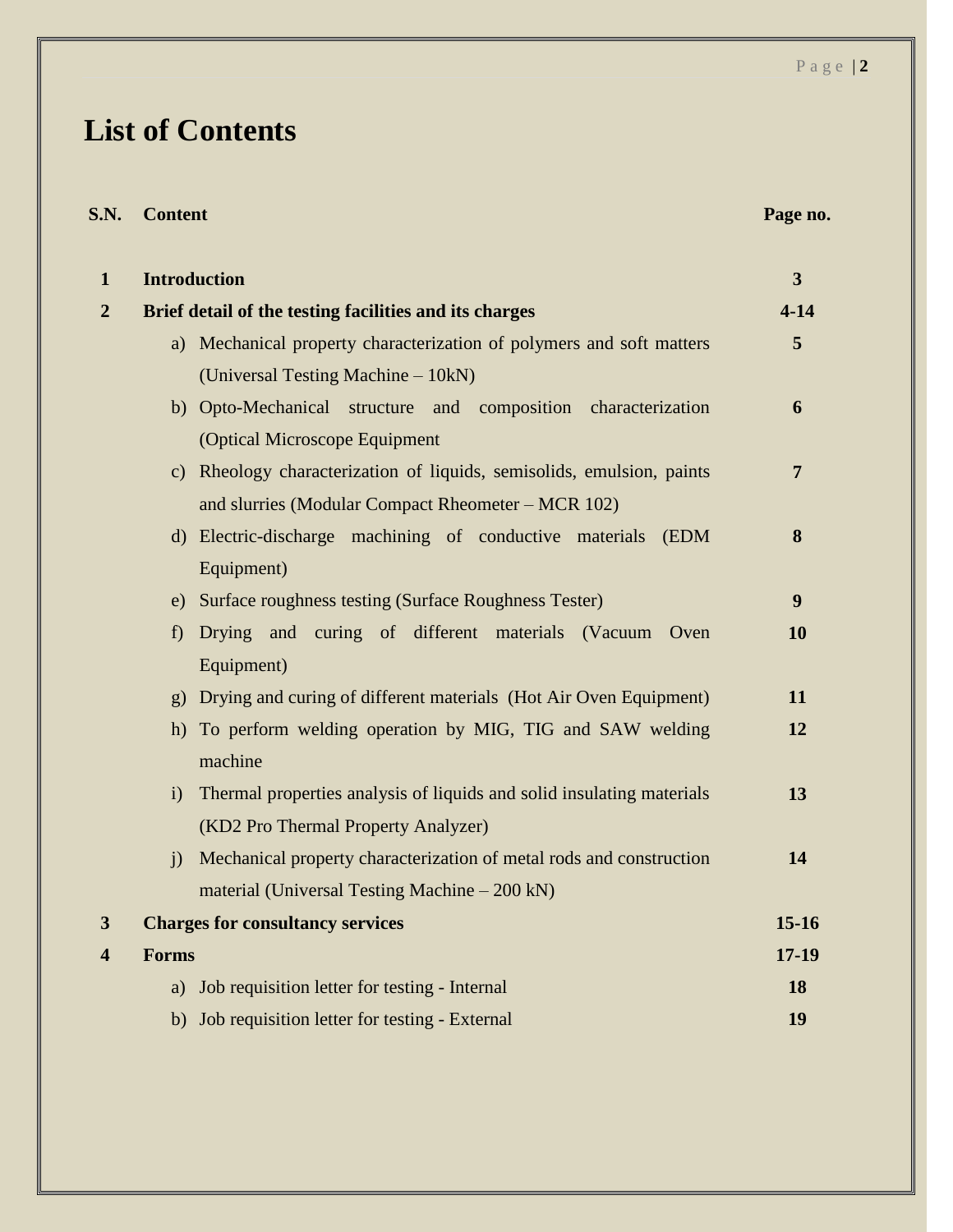#### **Introduction to testing and consultancy services**

Mechanical Engineering Department in-houses many modernized laboratories. These are facilitated with various specialized and high-end equipment. Theseare currently in use for various academic and research facilities for UG, PG and PhD research scholars of the institute. Equipment are being opened for providing different testing and consultancy services to other academic institutions / centers, research labs and industry sector etc. This booklet is meant to provide a brief of various testing and consultancy services being offered by Mechanical Engineering Department. Potential users may go through this booklet to have overview of these services.Interested organizations / persons may contact **Head (Mechanical Engineering Department), NIT Raipur (CG) [mail ID: [hod.mech@nitrr.ac.in\]](mailto:hod.mech@nitrr.ac.in)**to avail the benefits of these services being offered.

#### **List of Facilities Available:**

| S.No             | <b>Equipment/Facility Name</b>                     | <b>Enclosure</b> |
|------------------|----------------------------------------------------|------------------|
| 1.               | <b>Universal Testing Machine10 kN</b>              | Enclosure -1     |
| 2.               | <b>Optical Microscope</b>                          | Enclosure -2     |
| 3.               | <b>Modular Compact Rheometer (MCR 102)</b>         | Enclosure -3     |
| $\overline{4}$ . | Electric-discharge machine (Die-sinking)           | Enclosure -4     |
| 5.               | <b>Surface Roughness Tester</b>                    | Enclosure -5     |
| 6.               | Vacuum Oven                                        | Enclosure -6     |
| 7.               | Hot Air Oven                                       | Enclosure -7     |
| 8.               | MIG, TIG and SAW based welding machine & equipment | Enclosure -8     |
| 9.               | KD2 Pro Thermal Properties Analyzer                | Enclosure -9     |
| 10.              | <b>Universal Testing Machine 200 kN</b>            | Enclosure -10    |

#### **Division of testing charges categories:**

| $\vert$ Category A $\vert$ Persons of NIT Raipur (CG)                                                 |
|-------------------------------------------------------------------------------------------------------|
| Category B   Other academic Institutes and any funded projects (including projects of host Institute) |
| Category C   Industries and other agencies                                                            |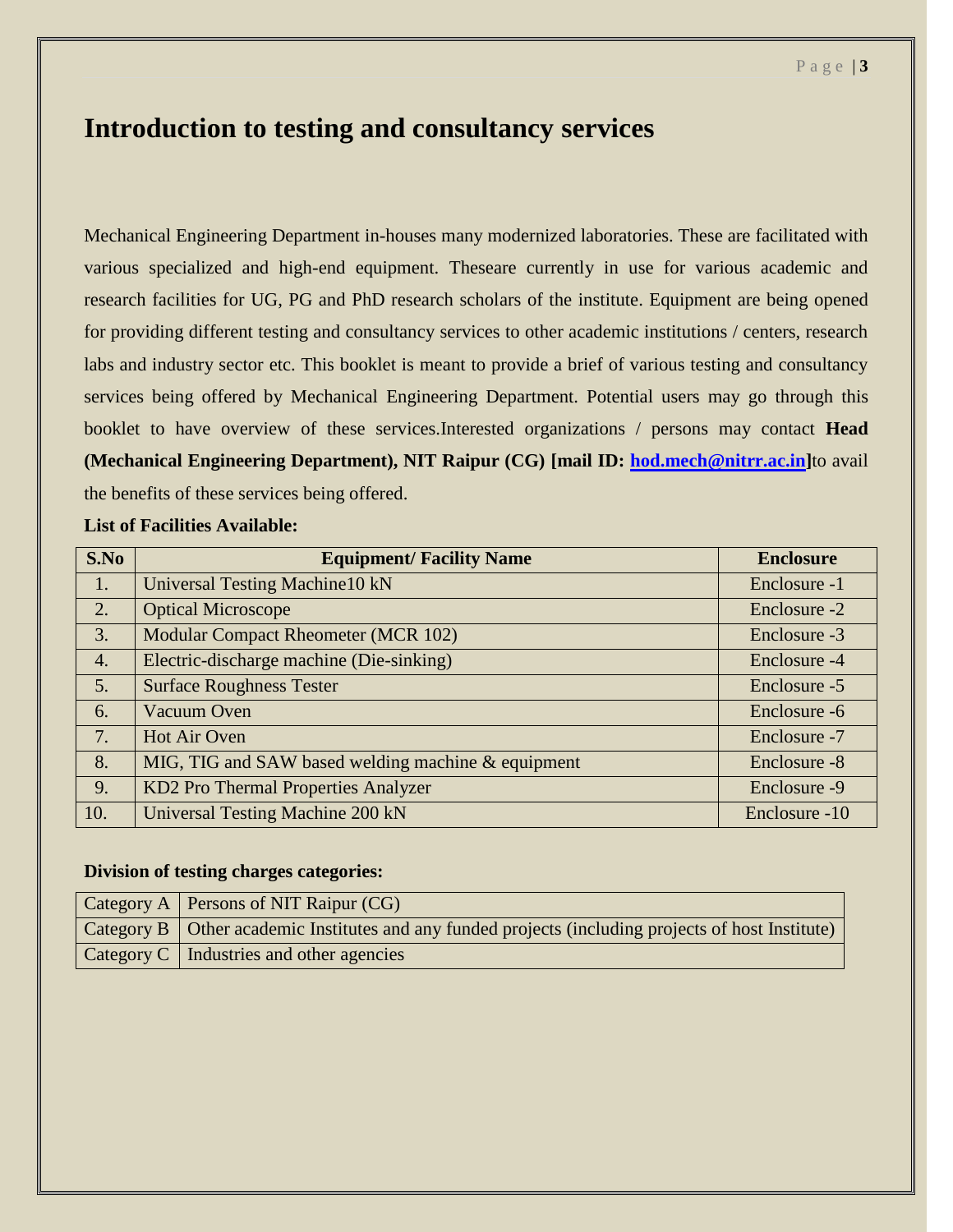## Testing Services and Charges - In Brief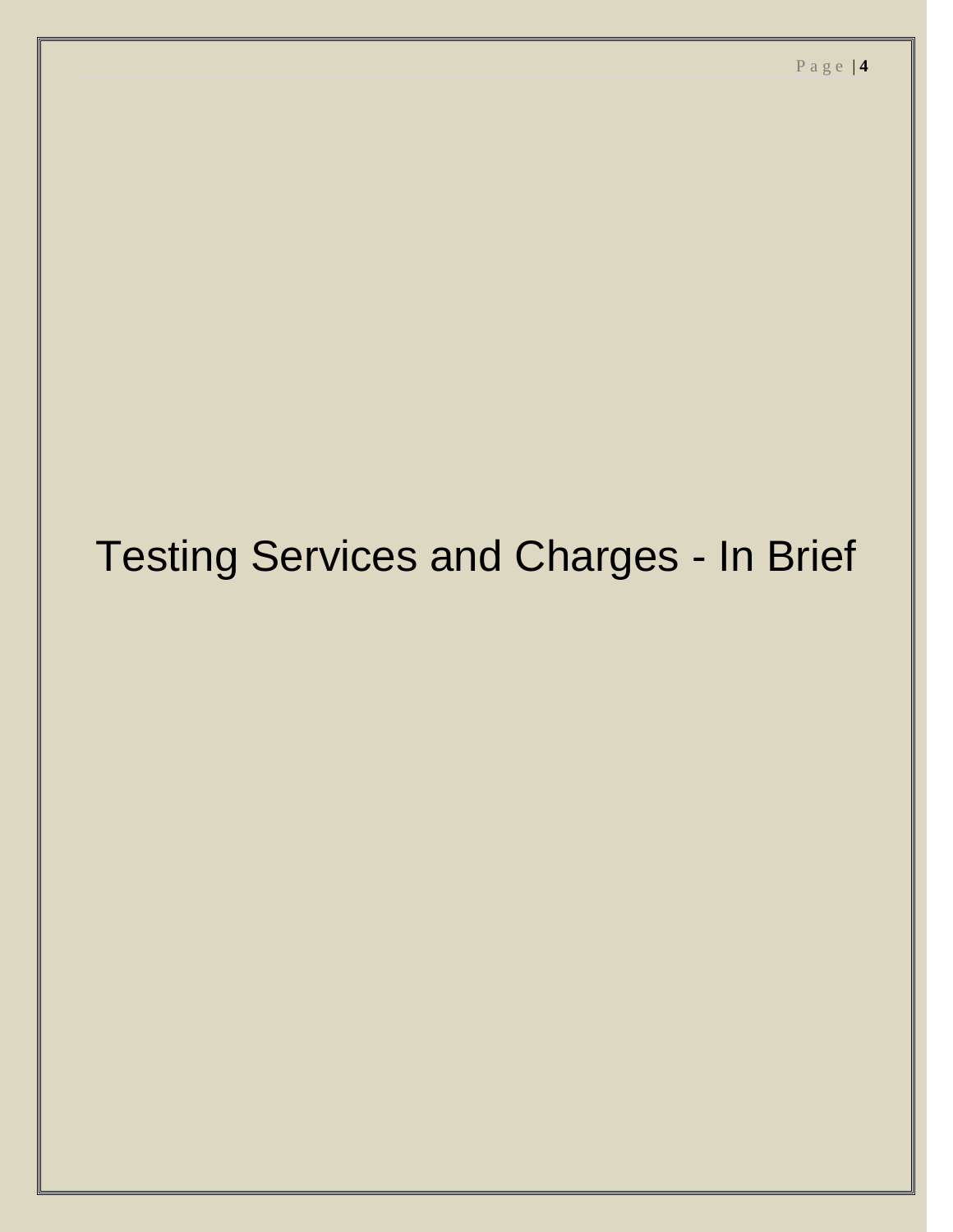#### **Brief detail of testing charges for Universal Testing Machine (10 kN)**

#### **1. Name of Equipment:** Universal Testing Machine

#### **2. Make and Model:** HEICO Universal Testing Machine (10 kN)

#### **3. Applications:** Mechanical characterization of materials.

#### **4. Type of tests possible:** Tensile, Compression, Relaxation and Creep test at room temperature.

#### **5. Testing charges for various categories:**

| <b>S.N.</b>    | <b>Service description</b>                    | <b>Charges for</b><br><b>Category A</b> | <b>Charges for</b><br><b>Category B</b> | <b>Charges for</b><br><b>Category C</b> |
|----------------|-----------------------------------------------|-----------------------------------------|-----------------------------------------|-----------------------------------------|
| $\mathbf 1$    | <b>Tensile and</b><br><b>Compressive Test</b> | $\bar{\tau}$ 100 per Sample             | ₹ 500 per Sample                        | ₹ 850 per Sample                        |
| $\overline{2}$ | <b>Relaxation Test</b>                        | ₹ 200 per Sample                        | ₹ 750 per Sample                        | ₹ 1000 per Sample                       |
| $\vert 3$      | <b>Creep Test</b>                             | ₹ 300 /Hr./Sample                       | ₹ 1000 /Hr./Sample                      | ₹ 1500 /Hr./Sample                      |

The above charges may be modified time to time. These charges are inclusive of GST@18%. \*\* NOTE: Changes for sample preparation & processing will be over and above the testing charges (mentioned above) and will be borne by vendor.

#### **6. Contact detail of the faculty member:**

**Dr. Raj Kumar Sahu,** Assistant Professor, Department of Mechanical Engineering, Mob- +91 76949 79520, Email- [rksahu.mech@nitrr.ac.in](mailto:rksahu.mech@nitrr.ac.in) , [raj.mit.mech@gmail.com](mailto:raj.mit.mech@gmail.com)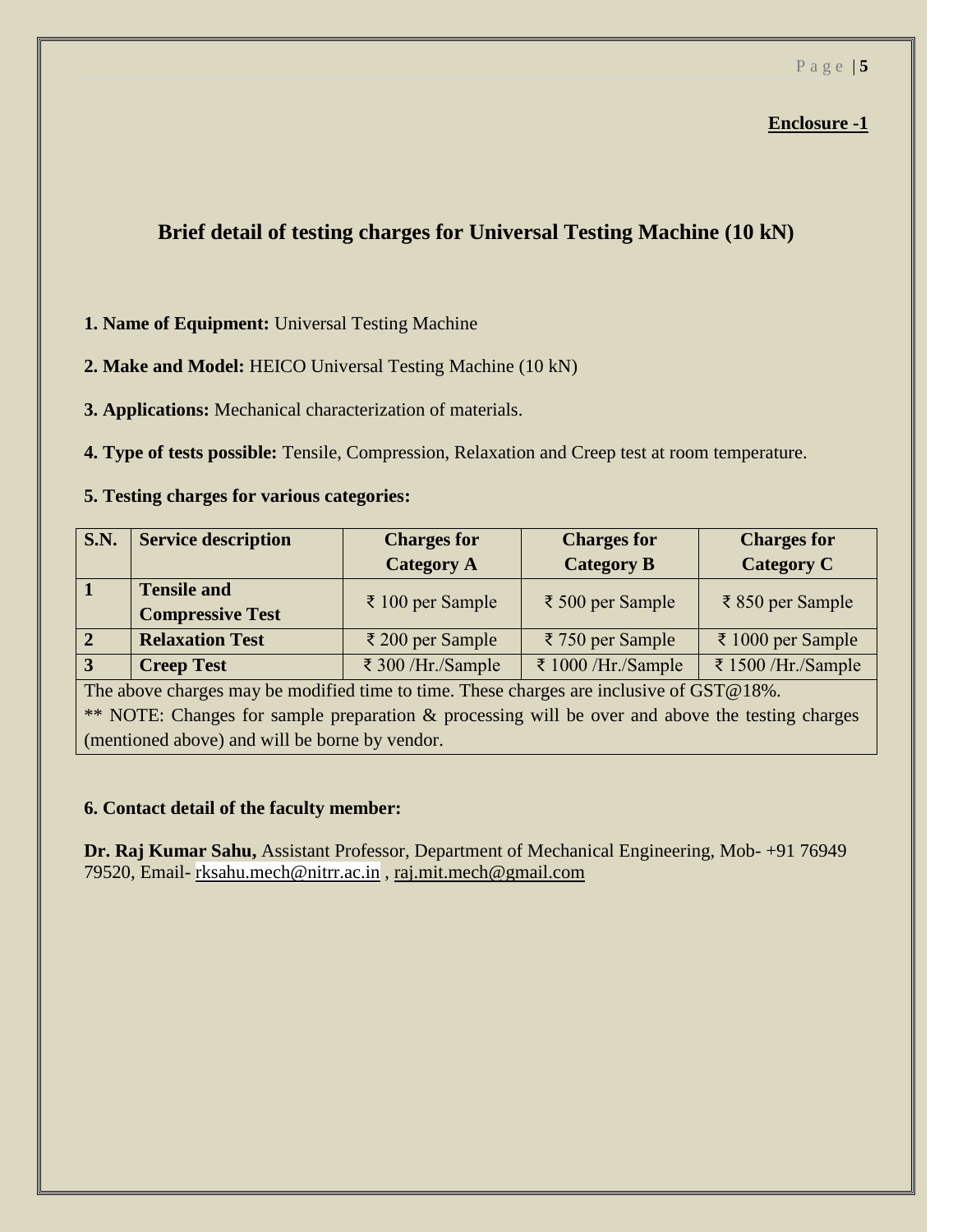#### **Brief detail of testing charges for Optical Microscope equipment**

#### **1. Name of Equipment:** Optical Microscope

#### **2. Make and Model:** Olympus Inverted Microscope GX53

**3. Applications:** Mechanical characterization of materials.

**4. Type of tests possible:** Granular structure calculation, composite composition calculation, surface

filler distribution imaging.

#### **5. Testing charges for various categories:**

| S.N. | <b>Service description</b>                                   | <b>Category A</b>                | <b>Category B</b>           | <b>Category C</b> |
|------|--------------------------------------------------------------|----------------------------------|-----------------------------|-------------------|
|      | <b>Finished Sample (Polished and</b><br>Etched)              | $\bar{z}$ 50 per Sample          | $\bar{\xi}$ 250 per Sample  | ₹ 500 per Sample  |
|      | <b>Unfinished</b><br><b>Sample</b><br>(Preparation Required) | $\bar{\epsilon}$ 1000 per sample | $\bar{\xi}$ 1500 per sample | ₹ 2500 per sample |

The above charges may be modified time to time. These charges are inclusive of GST@18%.

\*\* NOTE: Changes for sample preparation & processing will be over and above the testing charges (mentioned above) and will be borne by vendor.

#### **6. Contact detail of the faculty member:**

**Dr. Raj Kumar Sahu,** Assistant Professor, Department of Mechanical Engineering, Mob- +91 76949 79520,Email- rksahu.mech@nitrr.ac.in , [raj.mit.mech@gmail.com](mailto:raj.mit.mech@gmail.com)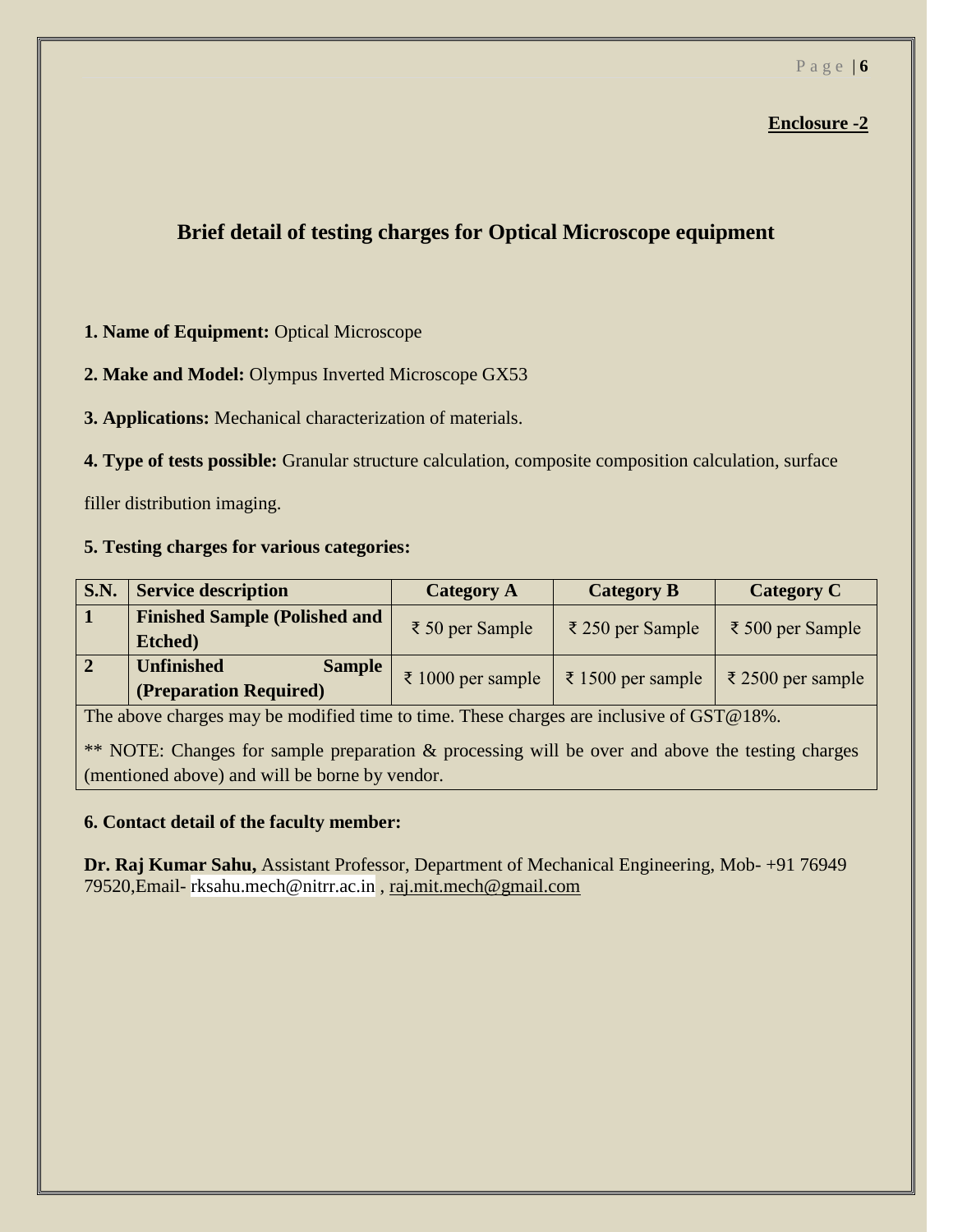#### **Brief detail of testing charges for Rheology Measuring Facility**

#### **1. Name of Equipment:**

Modular Compact Rheometer (MCR – 102) [with cone and plate, parallel plate, concentric cylinder and vanned type measuring chambers] Rotational and Oscillatory features – both.

#### **2. Make and Model:**

Anton Paar Gmbh, Austria [Model No. MCR 102]

#### **3. Applications:**

Rheological characterizations of industrial process fluids/semi solids like Dairy, Chocolate, Pharmaceuticals, Food Products & Beverages, Pesticides, Paints, Mineral Slurries, Powder,etc.

#### **4. Type of tests possible:**

Steady state rheology characteristics, Yield stress measurements, Stress relaxation measurement, Shear rate step-change measurement, Hysteresis loop, Thixotropy shear test, Oscilllaotry shear measurements.

#### **5. Testing charges for various categories:**

| S.N.                                                                                            | <b>Service description</b> | <b>Category A</b>      | <b>Category B</b>   | <b>Category C</b>    |  |
|-------------------------------------------------------------------------------------------------|----------------------------|------------------------|---------------------|----------------------|--|
|                                                                                                 | Common for all the         | Rs 50/- per sample per | Rs 200/- per sample | Rs 1000/- per sample |  |
|                                                                                                 | tests                      | test                   | per test            | per test             |  |
| The above charges may be modified time to time. These charges are inclusive of GST@18%.         |                            |                        |                     |                      |  |
| ** NOTE: Changes for sample preparation & processing will be over and above the testing charges |                            |                        |                     |                      |  |
| (mentioned above) and will be borne by vendor.                                                  |                            |                        |                     |                      |  |

#### **6. Contact detail of faculty member:**

**Dr. Satish Kumar Dewangan**, Assistant Professor (Mech. Engg.), NIT Raipur (CG) 492010, Mobile: 94060-75050, [skdewangan.mech@nitrr.ac.in](mailto:skdewangan.mech@nitrr.ac.in)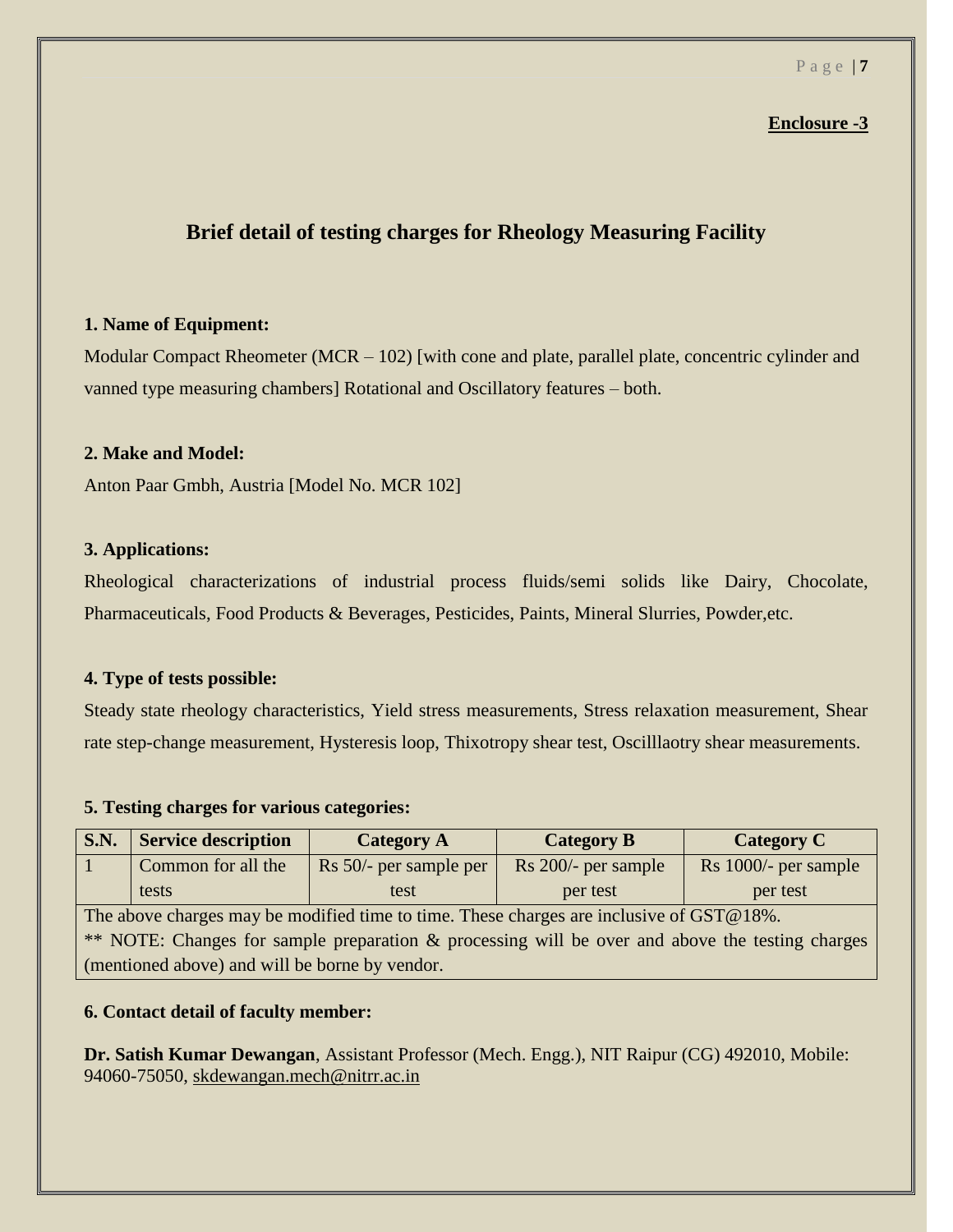#### P a g e | **8**

#### **Enclosure -4**

#### **Brief detail of testing charges for Electrical-discharge machining (Die-Sinking) equipment /facility**

#### **1. Name of Equipment:** Electrical-discharge machining (Die-Sinking)

**2. Make and Model:** Medha Enterprises, Kanpur and ZNC-435.

#### **3. Applications:**

- Machining of various conductive materials used in Aerospace, Automobile and Tool & Die making industries.
- Stamping application like surface texturing, profile creation etc. of different shapes on the conductive material surface.
- Tool preparation for different applications
- Cutting of various conductive work specimens

**4. Type of tests possible:** Machining of various conductive materials; Stamping and Tool preparation & cutting of different conductive materials.

#### **5. Testing charges for various categories:**

| S.N.           | <b>Service description</b>               | <b>Category A</b>     | <b>Category B</b> | <b>Category C</b> |
|----------------|------------------------------------------|-----------------------|-------------------|-------------------|
|                | <b>Cutting of different conductive</b>   | 500<br>/sample        | 800<br>per        | 1500<br>per       |
|                | material                                 | $\sqrt{\text{slot*}}$ | sample/slot*      |                   |
| $\overline{2}$ | <b>Stamping of different conductive</b>  | 500<br>per            | 800<br>per        | 1500<br>per       |
|                | material & Tool preparation              | sample/slot*          | sample/slot*      | sample/slot*      |
| $\overline{3}$ | <b>Machining of different conductive</b> | ₹<br>500<br>per       | 800<br>per        | 1500<br>per       |
|                | material                                 | sample/slot*          | sample/slot*      | sample/slot*      |

The above charges may be modified time to time. These charges are inclusive of GST@18%.

**\*\* NOTE:** Changes for sample preparation & processing will be over and above the testing charges (mentioned above) and will be borne by vendor.

*\*Slot* implies to Max. 3 Hour.

#### **6. Contact detail of the faculty member:**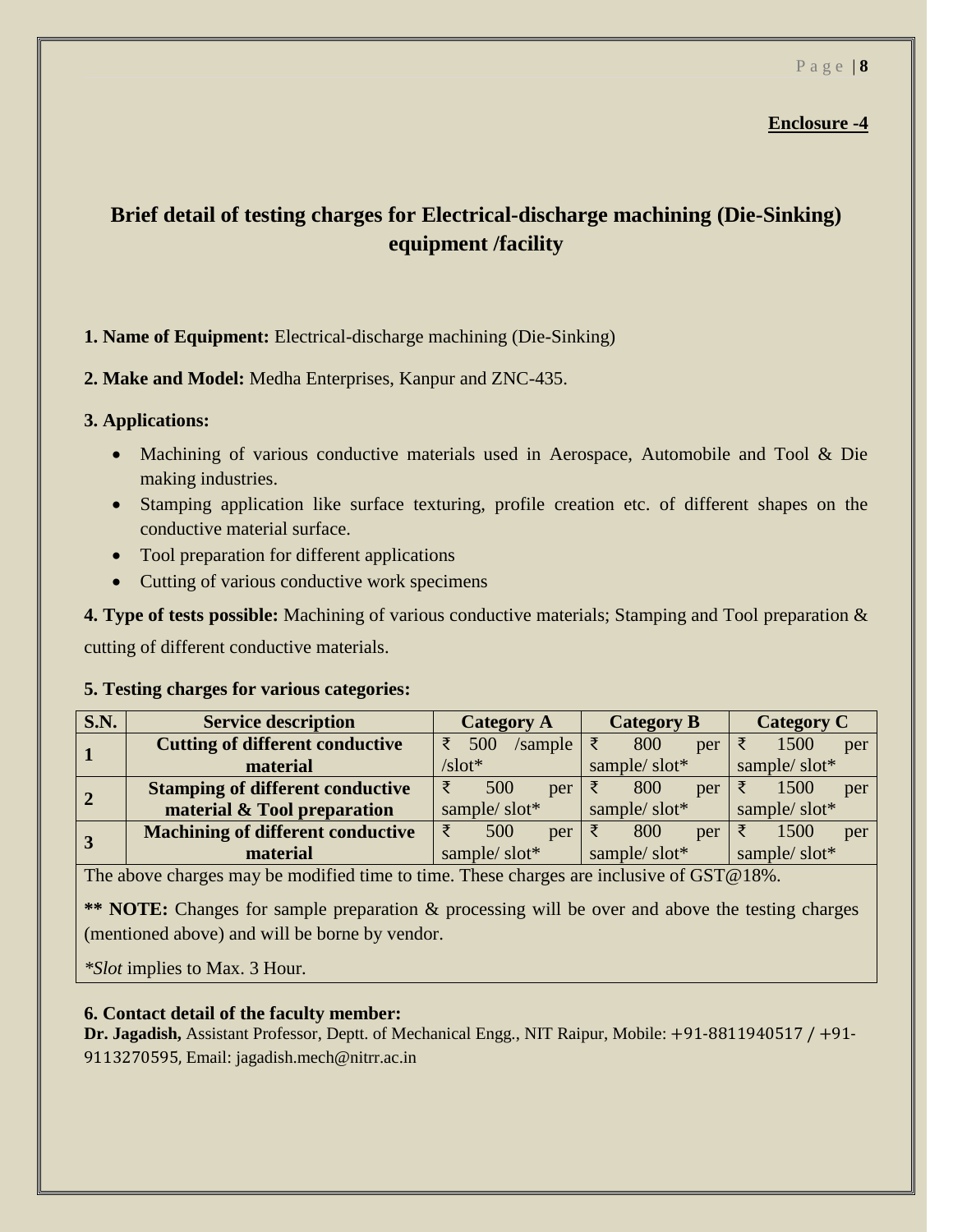Brief detail of testing charges for **Surface Roughness Tester** equipment /facility

#### **1. Name of Equipment:** Surface Roughness Tester

**2. Make and Model:** ZEISS and Surfcom Touch 50

**3. Applications:** Portable Surface Roughness Tester (Surfcom Touch 50) allows surface roughness measurement both on metal and non-metal workpieces. It is suitable for machining and manufacturing, quality control, inspection departments, especially for measurement on large and heavy workpiece, assembly line on site. The Surfcom Touch 50 is a Non-Destructive Testing instrument, damage won't cause to testing piece.

#### **4. Type of tests possible:**

Measurement of different roughness parameters like Ra,Rz,Rq,RtRp,Rv,R3z etc. for on metal and nonmetal workpieces having various surface profiles

#### **5. Testing charges for various categories:**

|                                                                                         | <b>S.N.</b> Service description                                                 |         |         | Category A   Category B   Category C |  |
|-----------------------------------------------------------------------------------------|---------------------------------------------------------------------------------|---------|---------|--------------------------------------|--|
|                                                                                         |                                                                                 |         |         |                                      |  |
|                                                                                         | Surface Roughness Measurement of different work $ \xi $ 100 per $ \xi $ 200 per |         |         | ₹ 250<br>Slot*<br>per                |  |
|                                                                                         | (Metallic & Non-Metallic) materials                                             | $Slot*$ | $Slot*$ |                                      |  |
| The above charges may be modified time to time. These charges are inclusive of GST@18%. |                                                                                 |         |         |                                      |  |
|                                                                                         | Note: *Maximum 3 samples in a slot (one slot implies to 1 Hour).                |         |         |                                      |  |

#### **6. Contact detail of the faculty member:**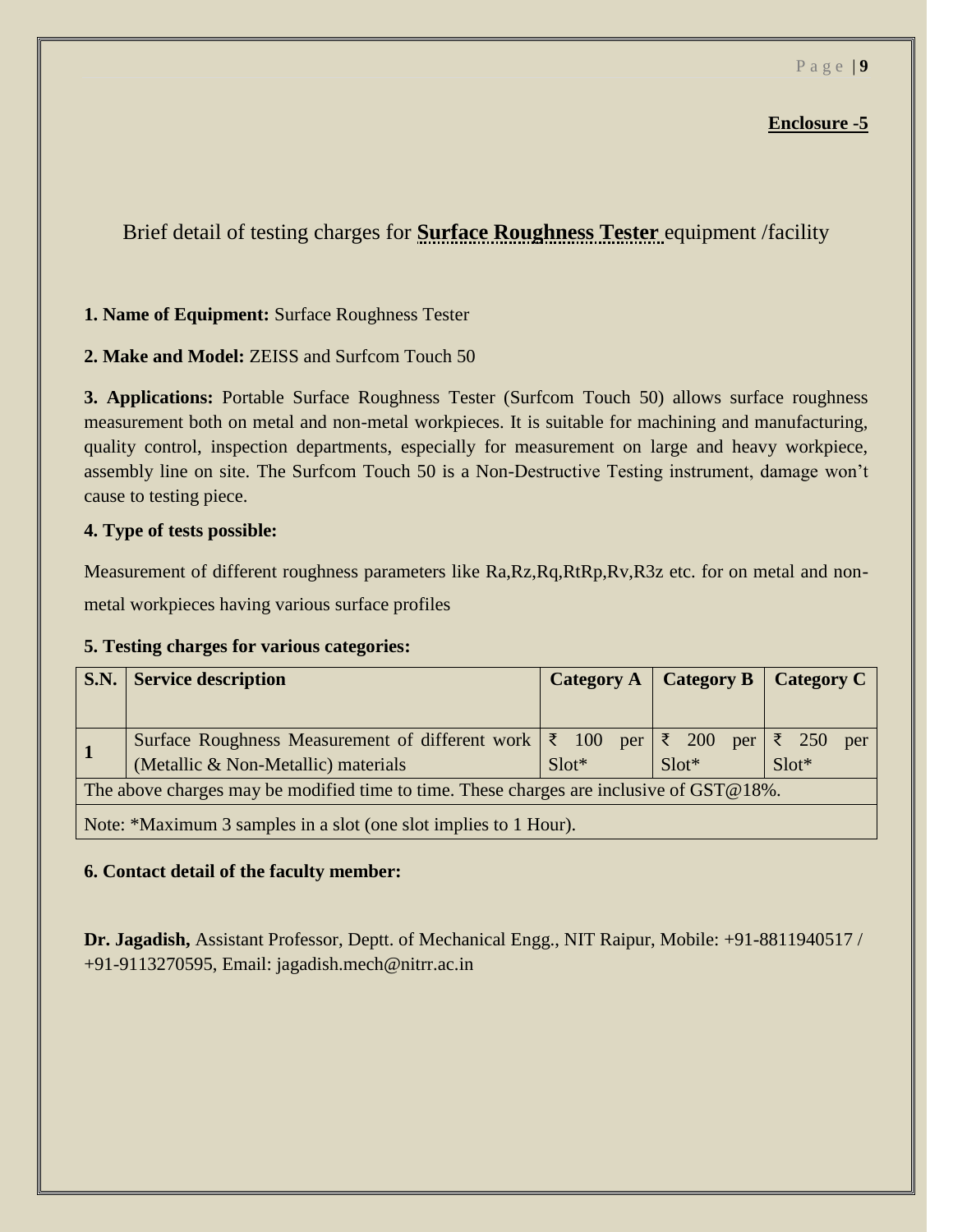#### **Brief detail of testing charges for Vacuum oven equipment /facility**

#### **1. Name of Equipment:** Vacuum oven

#### **2. Make and Model:** STERICOX and STXRV095

#### **3. Applications:**

It is used in drying and curing processes within industries such as pharmaceuticals, textiles, paper, ceramics, and rubber. Additionally, vacuum ovens form part of an important process for removing solvents from botanical extractions

**4. Type of tests possible:** Drying & Heating of Different Materials @ 200<sup>0</sup>C (Max.)

#### **5. Testing charges for various categories:**

| <b>S.N.</b>                                                                             | <b>Service description</b>                                                   | <b>Category A</b> | <b>Category B</b>    | <b>Category C</b>    |  |
|-----------------------------------------------------------------------------------------|------------------------------------------------------------------------------|-------------------|----------------------|----------------------|--|
|                                                                                         |                                                                              |                   |                      |                      |  |
| $\vert$ 1                                                                               | Drying and Curing of Metallic & Non-Metallic $ \xi $ 150 per<br>Materials    | $slot*$           | ₹ 250 per<br>$slot*$ | ₹ 500 per<br>$slot*$ |  |
| The above charges may be modified time to time. These charges are inclusive of GST@18%. |                                                                              |                   |                      |                      |  |
|                                                                                         | <b>Note:</b> *Maximum 3 samples in a slot (one slot implies to Max. 3 Hour). |                   |                      |                      |  |

#### **6. Contact detail of the faculty member:**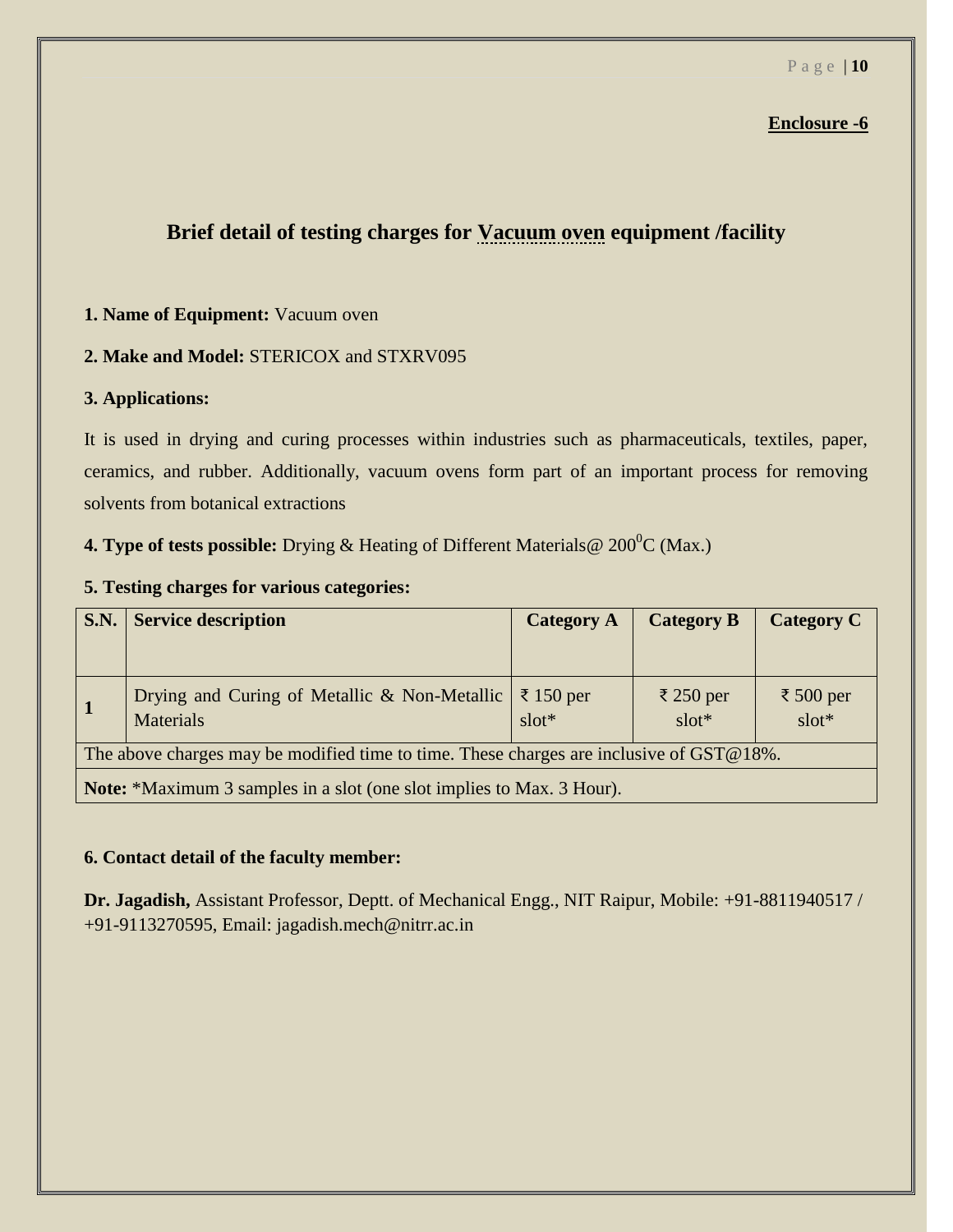#### **Brief detail of testing charges for Hot Air Oven equipment / facility**

#### **1. Name of Equipment:** Hot Air Oven

#### **2. Make and Model:** META-LAB scientific industries, Mumbai and MSI-5

#### **3. Applications:**

- It helps in the elimination of moisture from the material thus it is used in curing, drying, baking, and annealing.
- It is used to dry glassware, sterilize N95 masks, general instruments, and packaging items in life science, microbiology laboratory.
- It is also used in chemical and pharmaceutical industries, food and beverage industries, textile industries.
- In certain laboratories and hospitals, it is used to store materials at a constant temperature up to temperature 250℃).

**4. Type of tests possible:** Drying & Heating of Different Materials @ 200<sup>0</sup>C (Max.)

#### **5. Testing charges for various categories:**

| <b>S.N.</b>                                                                             | <b>Service description</b>                                        | <b>Category A</b>    | <b>Category B</b>    | <b>Category C</b>    |
|-----------------------------------------------------------------------------------------|-------------------------------------------------------------------|----------------------|----------------------|----------------------|
| $\vert$ 1                                                                               | Drying and Heating of Metallic & Non-Metallic<br><b>Materials</b> | ₹ 100 per<br>$slot*$ | ₹ 250 per<br>$slot*$ | ₹ 500 per<br>$slot*$ |
| The above charges may be modified time to time. These charges are inclusive of GST@18%. |                                                                   |                      |                      |                      |
| Note: *Maximum 4 samples in a slot (one slot implies to Max. 3 Hour).                   |                                                                   |                      |                      |                      |

**6. Contact detail of the faculty member:**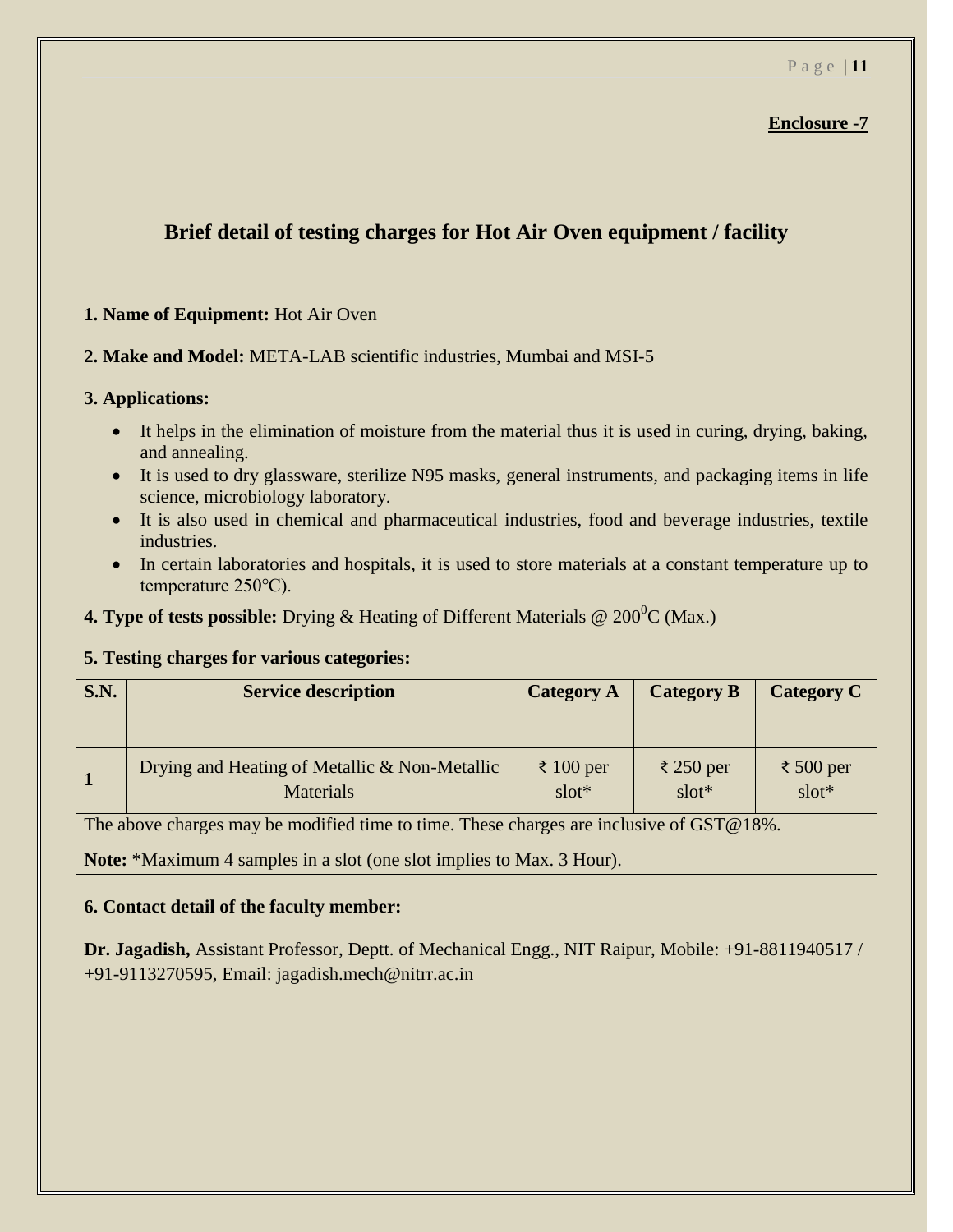#### **Brief detail of testing charges for Welding and Joining equipment/facility**

#### **1. Name of Equipment:** MIG/TIG/SAW welding machines

#### **2. Make and Model:** EWAC-ZUPER MIG 500I / NEC-TIG300 / NEC- ARC 1420

**3. Applications:** To perform the joining operation of metals for wide range of applications such as automobile, aerospace, pressure vessel, naval, structural industries

**4. Type of tests possible:** All type of joints (butt, V-, double V-, T-, Lap- and multi pass- joints, etc.) is possible by trained staff.

#### **5. Testing charges for various categories:**

| <b>S.N.</b>    | <b>Service description</b> | <b>Category A</b>  | <b>Category B</b>  | <b>Category C</b> |
|----------------|----------------------------|--------------------|--------------------|-------------------|
|                | Joining and welding via    | Rs 100/- per 100mm | Rs 500/- per 100mm | Rs 1000/- per     |
|                | <b>MIG</b> welding         | /weld pass         | /weld pass         | 100mm/weld pass   |
| $\overline{2}$ | Joining and welding via    | Rs 200/- per 100mm | Rs 700/- per 100mm | Rs 1500/- per     |
|                | <b>TIG</b> welding         | /weld pass         | /weld pass         | 100mm/weld pass   |
| $\overline{3}$ | Joining and welding via    | Rs 500/- per 100mm | Rs 1500/- per      | Rs 2500/- per     |
|                | <b>SAW</b> welding         | /weld pass         | 100mm/weld pass    | 100mm/weld pass   |

Term and conditions:

- 1. The above welding charges will be applicable for a single pass.
- 2. The filler wires/electrodes for specific grades of metal will be provided by the candidates.
- 3. Flux or shielding gases (e.g. He, Ar) will be provided by our organization.

The above charges may be modified time to time. These charges are inclusive of GST@18%.

#### **6. Contact detail of the faculty member:**

- 1. Dr. S. Vaidya, Workshop In charge, Mechanical Engineering, NIT Raipur
- 2. Dr. H. K. Narang, Assistant Professor, Mechanical Engineering, NIT Raipur
- 3. Dr. Sanjeev Kumar, Assistant Professor, Mechanical Engineering, NIT Raipur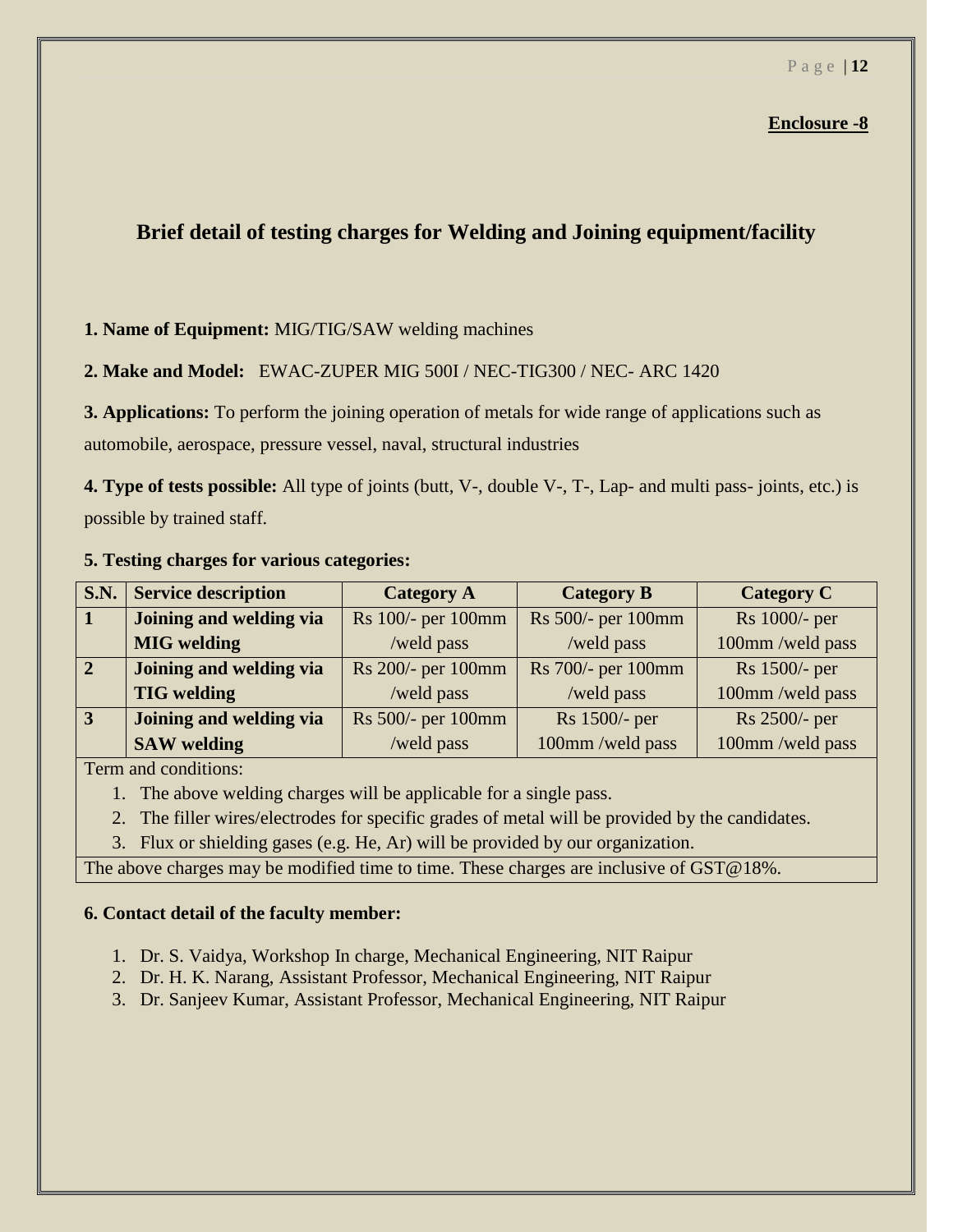#### **Brief detail of testing charges for KD2 Pro equipment**

**1. Name of Equipment:** "KD2 Pro" Thermal Properties Analyzer

**2. Make and Model:** Decagon Devices, Inc.

**3. Applications:** To measure the thermal properties of liquids and solid insulating materials.

**4. Type of tests possible:** Measurement of Thermal Conductivity, resistivity, volumetric specific heat capacity and diffusivity.

#### **5. Testing charges for various categories:**

| <b>S.N.</b> | <b>Service description</b>  | <b>Category A</b>                                                                                        | <b>Category B</b> | <b>Category C</b>        |
|-------------|-----------------------------|----------------------------------------------------------------------------------------------------------|-------------------|--------------------------|
|             | <b>Test /Analysis name:</b> | Rs 200/- per                                                                                             | $Rs 500/-$ per    | Rs 1000/- per sample (At |
|             |                             |                                                                                                          |                   |                          |
|             | 1. Thermal                  | sample                                                                                                   | sample            | any one Temperature)     |
|             | <b>Conductivity</b>         | (At any one                                                                                              | (At any one       |                          |
|             | 2. Resistivity              | Temperature)                                                                                             | Temperature)      |                          |
|             | 3. Volumetric specific      |                                                                                                          |                   |                          |
|             | heat capacity               |                                                                                                          |                   |                          |
|             | 4. Diffusivity              |                                                                                                          |                   |                          |
| $\sim$      | $\sim$ $\sim$               | $\begin{array}{ccccccccccccccccc} \bullet & \bullet & \bullet & \bullet & \bullet & \bullet \end{array}$ | .                 |                          |

Classes for sponsored / funded STTP/Workshop will be charged on hourly basis – Rs 500 / - per hour.

The above charges may be modified time to time. These charges are inclusive of GST@18%.

**\*\* NOTE:** Changes for sample preparation & processing will be over and above the testing charges (mentioned above) and will be borne by vendor.

#### **6. Contact detail of the faculty member:**

**Dr. Vivek Kumar Gaba,** Mechanical Engineering, NIT Raipur, Email: **vgaba.mech@nitrr.ac.in**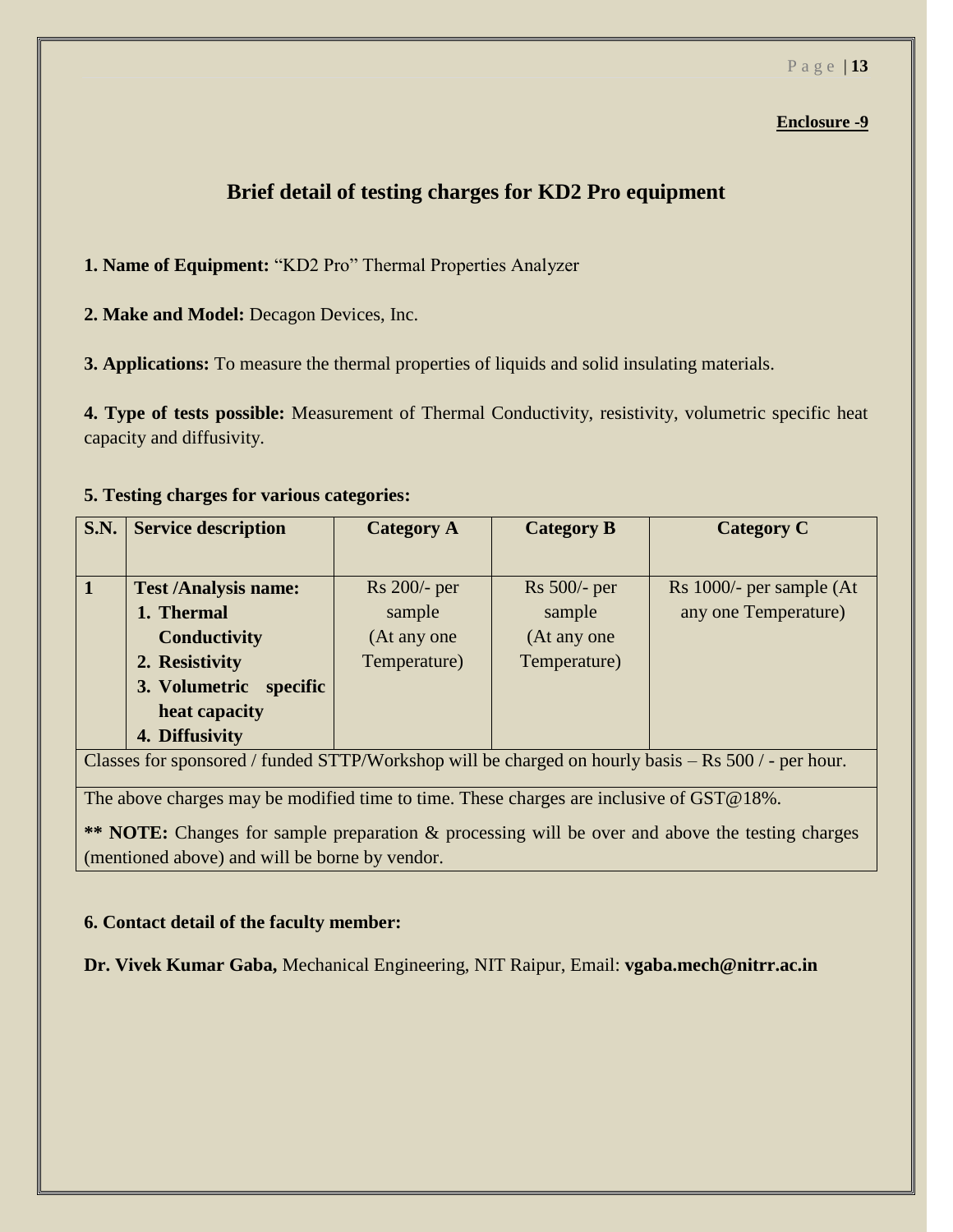#### **Brief detail of testing charges for Universal Testing Machine (200 kN) equipment**

**1. Name of Equipment:** Universal Testing Machine (200 KN)

- **2. Make and Model:** UH-200kN.
- **3. Applications:** Mechanical characterization of materials

**4. Type of tests possible:** Tensile strength, Compressive Test, Bend Test of different conductive materials.

#### **5. Testing charges for various categories:**

| <b>S.N.</b>     | <b>Service description</b> | <b>Category A</b> |           | <b>Category B</b> |                      | <b>Category C</b> |           |
|-----------------|----------------------------|-------------------|-----------|-------------------|----------------------|-------------------|-----------|
|                 |                            | $D \leq 20$ mm    | $D>20$ mm | $D \leq 20$       | $D>20$ mm            | $D \leq 20$       | $D>20$ mm |
|                 |                            |                   |           | mm                |                      | mm                |           |
| $\vert$ 1       | <b>TensileTest</b>         | ₹ 200             | ₹ 200     | ₹ 300             | $\overline{\xi}$ 300 | ₹ 600             | ₹700      |
| $\sqrt{2}$      | <b>Bend Test</b>           | ₹ 200             | ₹ 200     | ₹ 300             | $\overline{\xi}$ 300 | ₹ $600$           | ₹700      |
| $\vert 3 \vert$ | % Elongation Test          | ₹ 100             | ₹ 100     | ₹ 200             | ₹ 200                | ₹400              | ₹ 600     |
| $\vert 4$       | <b>Weight per Meter</b>    | ₹ 100             | ₹ 100     | ₹ 200             | ₹ 200                | ₹ 300             | ₹ 300     |
| $\overline{5}$  | <b>Nominal Diameter</b>    | ₹ 100             | ₹ 100     | ₹ 200             | ₹ 200                | ₹400              | ₹400      |

\*Sample Diameter ≤ Ø 20 mm. \*\* Sample Diameter > Ø 20 mm.

The above charges may be modified time to time. GST will be charged over these @18%.

NOTE: Changes for sample preparation & processing will be over and above the testing charges (mentioned above) and will be borne by vendor.

#### **6. Contact detail of the faculty member:**

**Dr. R. Salhotra,** Professor, Department of Mechanical Engineering, Mob- +91 9424218342, Email[rsalhotra.mech@nitrr.ac.in](mailto:rsalhotra.mech@nitrr.ac.in)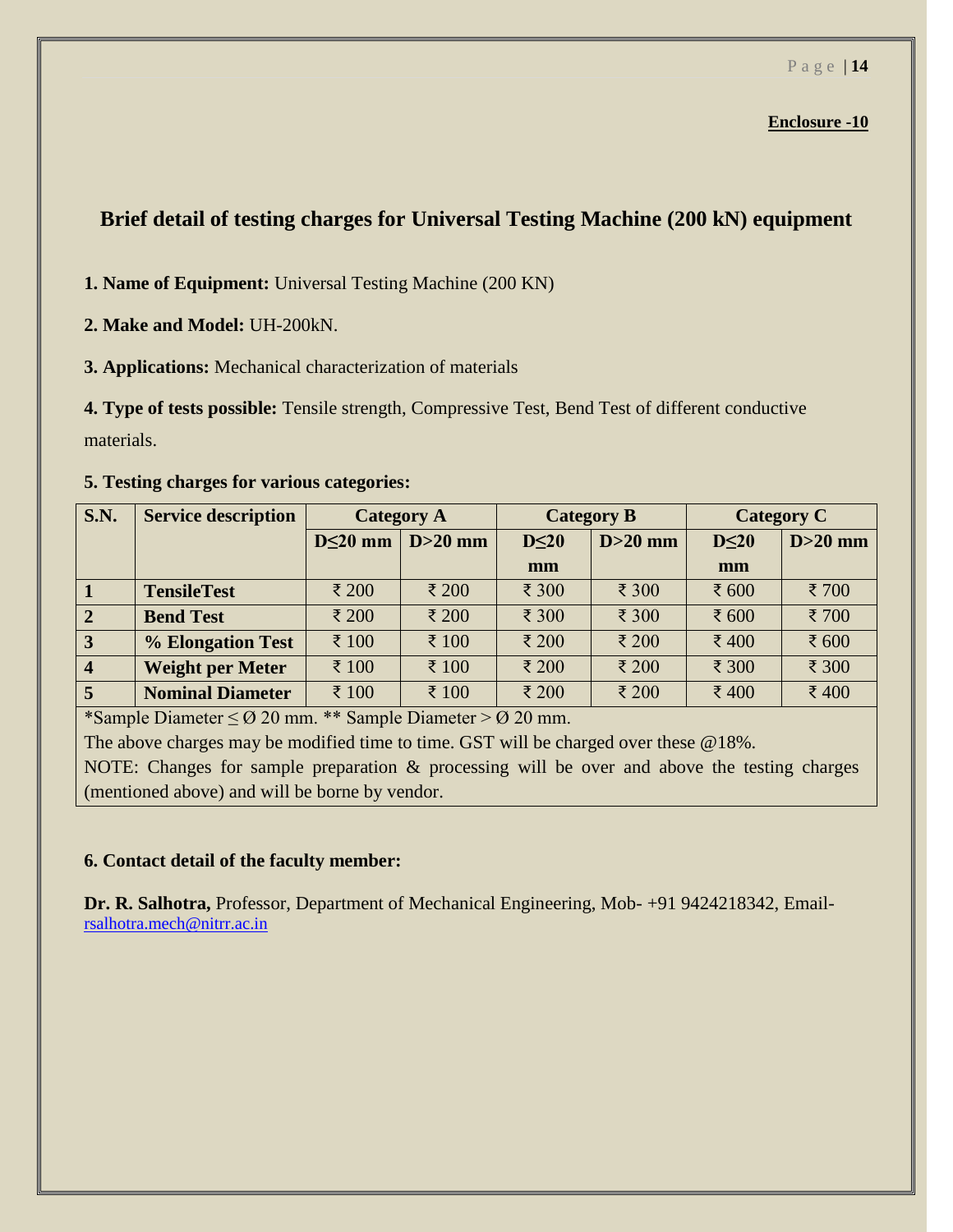## Consultancy Services and Charges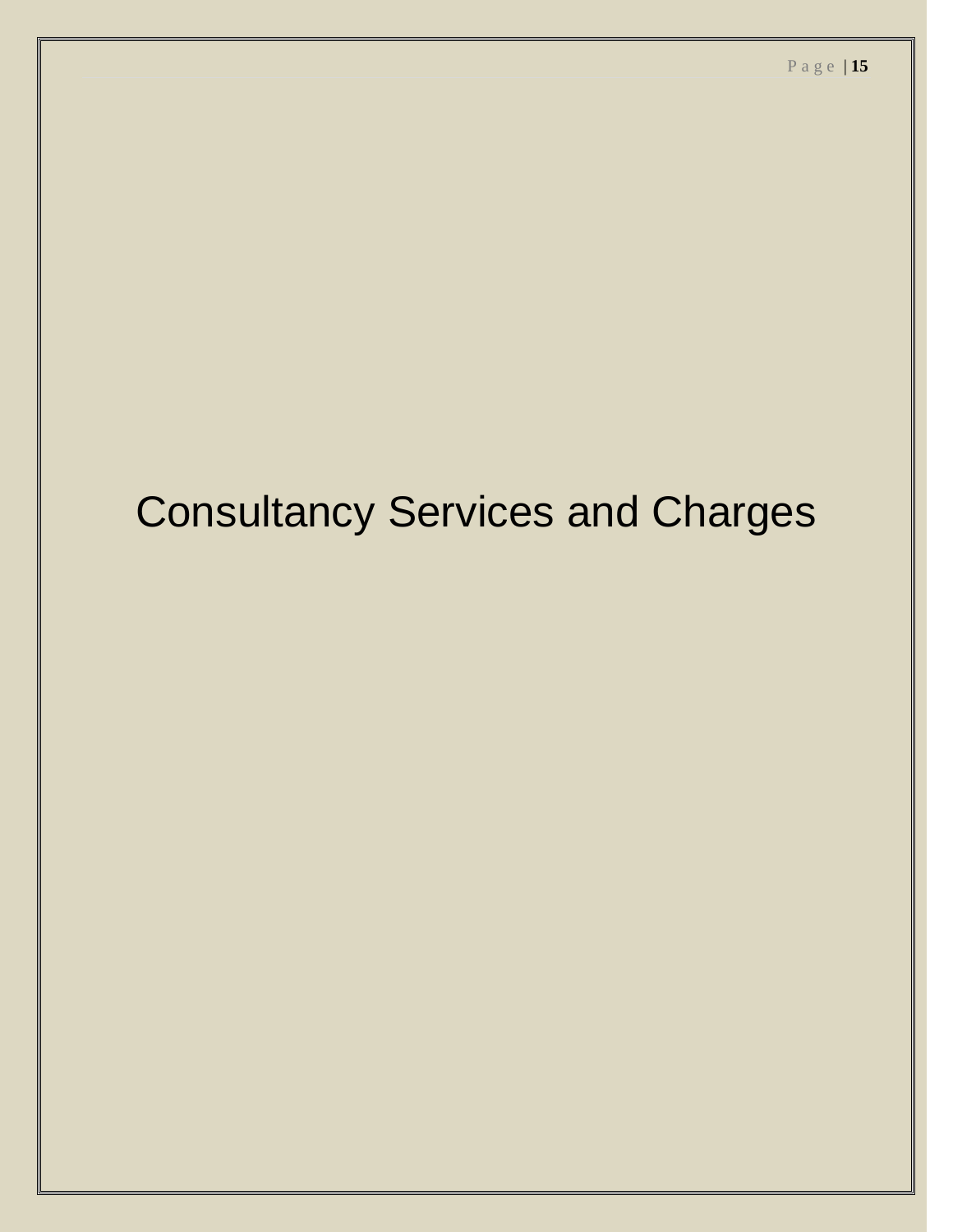

**Department of Mechanical Engineering NATIONAL INSTITUTE OF TECHNOLOGY RAIPUR (Institute of National Importance) G.E. Road, Raipur – 492010 (C.G.)**

**Enclosure -11**

#### **Charges for Consultancy Services**

Any organization / persons interested in seeking for consultancy services from Mechanical Engineering Departments Experts may send request to **DIRECTOR, NIT RAIPUR (CG)** [**with a copy to Head (Mechanical Engineering Department), NIT Raipur (CG)].** The charges of the consultancy services will be decided on case-to-case basis. The charges for TA, DA, local travel, boarding and others expenditure will be borne by organization / persons, if needed, for the respective consultancy work. These charges should be paid as per the institute norms. Consultancy services are provided in all the areas of Mechanical Engineering. The details of expertise of faculty members are available in the NIT Raipur website at following link:

<http://www.nitrr.ac.in/aboutmechanical.php>

Interested organizations / persons may visit the website for detailed faculty profile & area of their expertise to avail the benefits of these services being offered.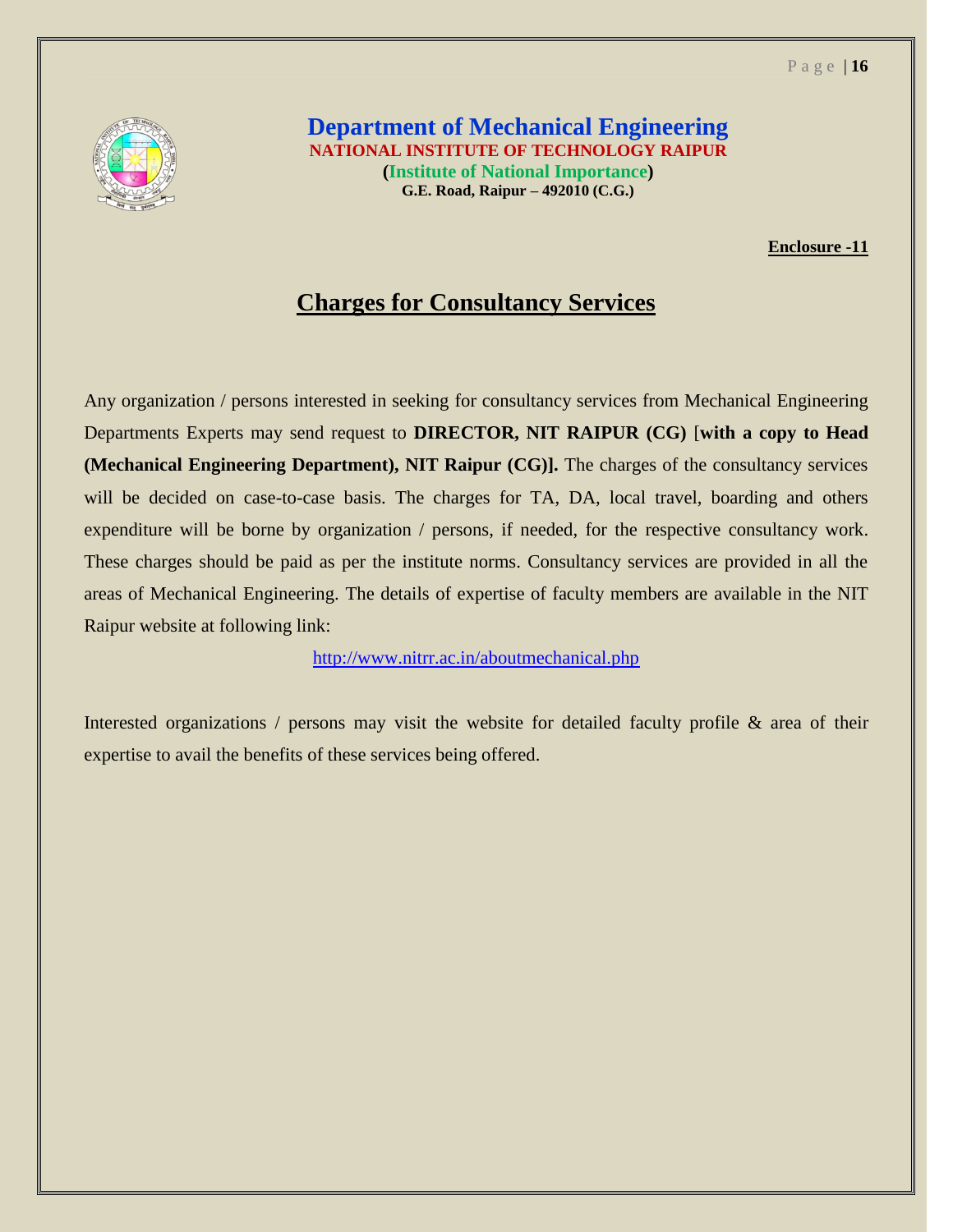# Job Requisition Forms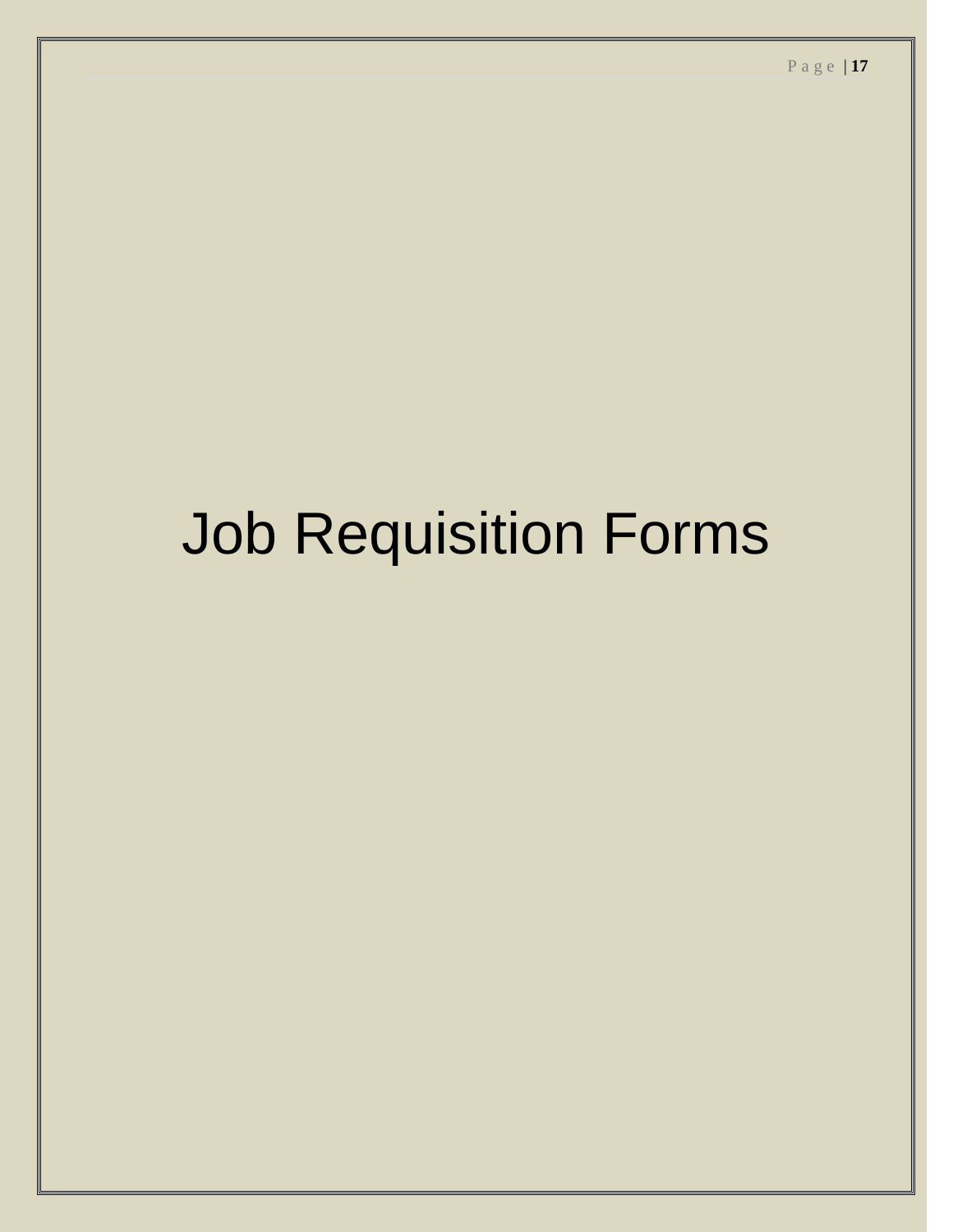| <b>Job Requisition Letter - Internal</b>                                                                                                                               |  |  |  |  |  |  |
|------------------------------------------------------------------------------------------------------------------------------------------------------------------------|--|--|--|--|--|--|
| (NIT Raipur persons / Any Funded projects running in NIT Raipur)                                                                                                       |  |  |  |  |  |  |
| To,<br>Head (Mech. Engg. Deptt.)<br><b>NIT Raipur (CG)</b>                                                                                                             |  |  |  |  |  |  |
| Through: proper channel (Supervisor/Funded Project PI and Head of the concerned Department)                                                                            |  |  |  |  |  |  |
| Respected sir, following is details regarding our testing requirement.                                                                                                 |  |  |  |  |  |  |
|                                                                                                                                                                        |  |  |  |  |  |  |
| ContactDetail(Mobile.No. & Institute EmailID): __________________________________<br>2.                                                                                |  |  |  |  |  |  |
| Are you (Tick on $\boxed{\checkmark}$ ): $\boxed{\phantom{\checkmark}}$ Funded projects<br><b>NIT Raipur persons</b><br>3.                                             |  |  |  |  |  |  |
| Are you (Tick on $\boxed{\checkmark}$ ) UG Student<br>Ph.D. Scholar<br><b>PG</b> Student<br>4.                                                                         |  |  |  |  |  |  |
| <b>Designation and Department:</b><br>5.                                                                                                                               |  |  |  |  |  |  |
| <u> 1989 - Johann Barn, mars an t-Amerikaansk politiker (* 1908)</u>                                                                                                   |  |  |  |  |  |  |
| 6.                                                                                                                                                                     |  |  |  |  |  |  |
| 7.                                                                                                                                                                     |  |  |  |  |  |  |
| 8.                                                                                                                                                                     |  |  |  |  |  |  |
| 9. Any specific requirement for test (if any): __________________________________                                                                                      |  |  |  |  |  |  |
|                                                                                                                                                                        |  |  |  |  |  |  |
|                                                                                                                                                                        |  |  |  |  |  |  |
| 10. Payment status: Yes / No                                                                                                                                           |  |  |  |  |  |  |
| 11. Payment details (including amount, transaction ID, date and document proof) –<br>(This should be as per the charges mentioned in the website for respective tests) |  |  |  |  |  |  |
| 12. Any other details (if needed).                                                                                                                                     |  |  |  |  |  |  |
| Signature (with date) $\&$ Name of user                                                                                                                                |  |  |  |  |  |  |